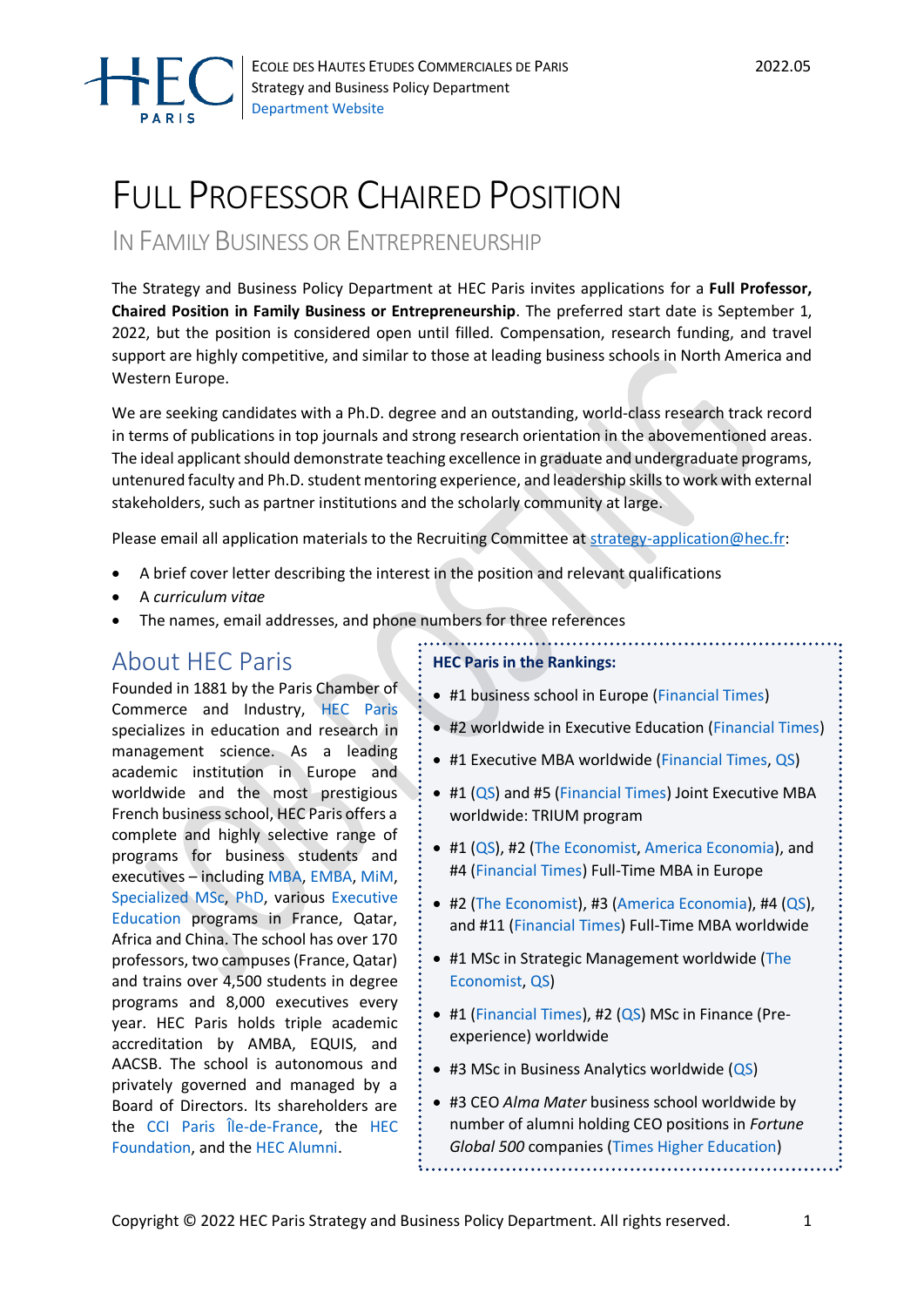

#### Mission and Values

The mission of HEC Paris is twofold: (1) to educate the global business leaders of tomorrow and (2) to excel at the production of knowledge in management science. What makes HEC Paris unique is its ambition to empower individuals through knowledge – its vision of education as an endogenous growth mechanism and a driver of social welfare through entrepreneurship and the creation of economic value. The school's motto reflects this mission: "The more you know, the more you dare". The school enacts its mission through a cutting-edge research environment, continuous pedagogical innovation, and close connections to the corporate world and its alumni network. HEC Paris is a nondiscriminatory and equal opportunity employer and values diversity and pluralism, equity, inclusion, integrity and ethics, and collaborative work.

## Department Overview

The Strategy and Business Policy Department is composed of 18 Tenure Track Faculty, 11 Education Track Faculty, 2 Affiliate Professors and 1 Senior Research Fellow across our two campuses, in France and Qatar [\(faculty directory\)](https://www.hec.edu/en/faculty-research/faculty-directory/faculty-member/all/Faculty/strategie-et-politique-d). Our faculty rank mix is well-balanced between junior, mid-level, and senior professors; gender parity is a primary goal. Department professors have diverse backgrounds; tenure-track faculty have disciplinary doctoral training in sociology, organization theory, applied and experimental economics, data analytics and computational social science from leading universities worldwide. Research interests are eclectic, including broad micro and macro areas such as:

- Creativity and learning; reputation, status, and fame; cognition and decision making; human capital, employee mobility, and incentives theory; institutional logic; language and coordination.
- Organizational structure and design, social networks, and social capital; organizational learning and group decision-making processes; strategy implementation.
- Competitive strategy, strategy dynamics, and sustainable competitive advantage; firm innovation and technology development, multi-sided markets; business models.
- Corporate strategy and international business; firm partnerships and mergers and acquisitions, value-based strategy; private equity investment; corporate governance.
- Non-market strategy; corporate political activity; corporate scandals and misconduct; publicprivate policy; sustainability and CSR; (social) entrepreneurship and inequity; global warming.
- The formal foundations of strategy, the economics of strategy and organization; data analytics, digitization, digital strategy, and transformation.

The department research productivity from 2018 to 2020 – the last three years of data before the full effects of the Covid19 pandemic were experienced – was of a total of 23 A-journal publications, with 21 total publications in the five main Strategy A-journals – Strategic Management Journal, Academy of Management Journal, Academy of Management Review, Administrative Science Quarterly, and Organization Science. This publication productivity is at par with the top 5 Management departments